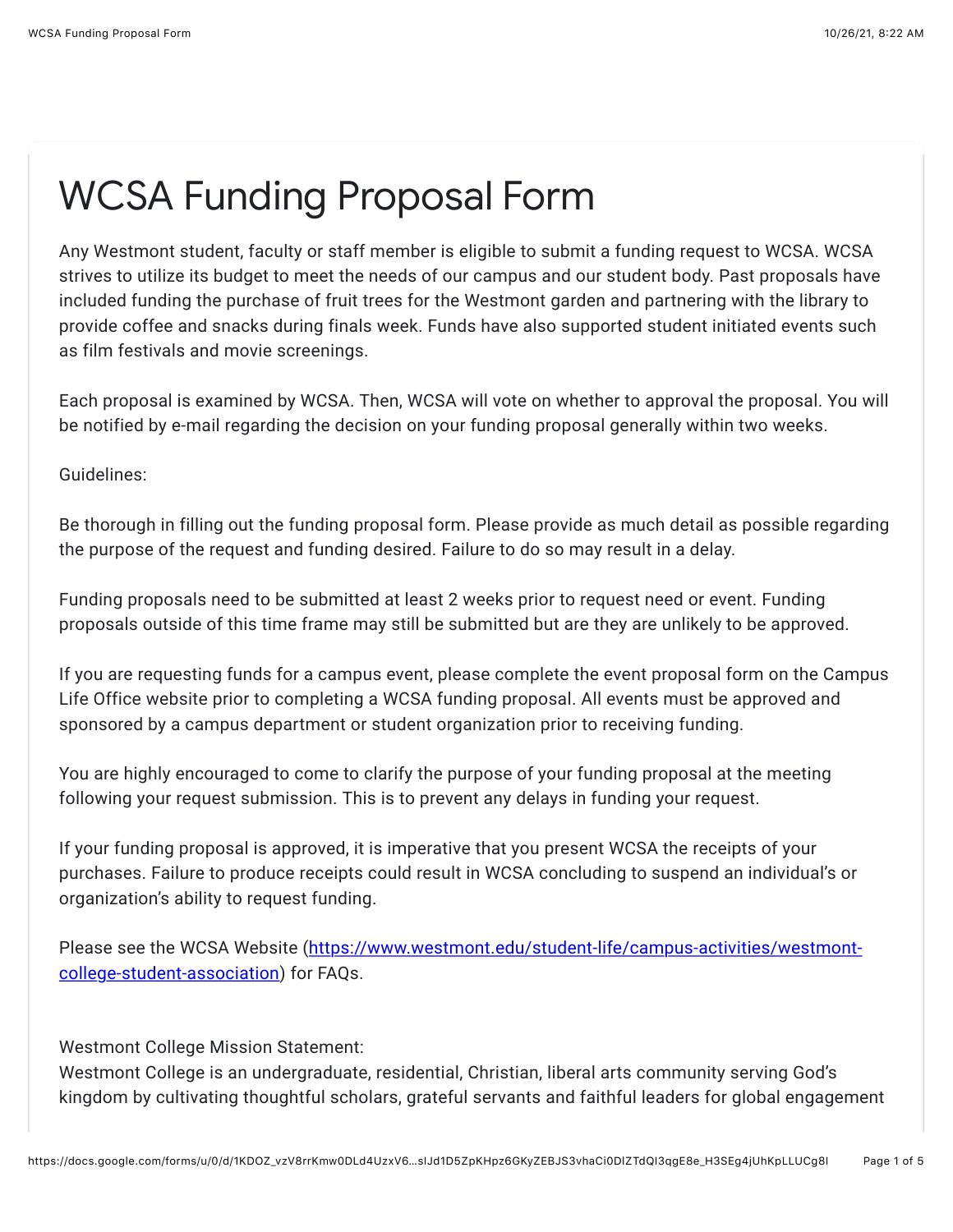with the academy, church and world.

## WCSA Mission Statement:

WCSA is the voice that represents the diverse views, beliefs, needs, and desires of our student body. We seek to unify faculty, staff, administration, and students by promoting communication and initiating change at Westmont College.

Group Name \*

Asian Student Association (ASA)

Contact Person \*

Jordan Ogawa

Contact Email \*

jogawa@westmont.edu

Project Name \*

ASA Movie Night

Department Affiliation \*

Intercultural Programs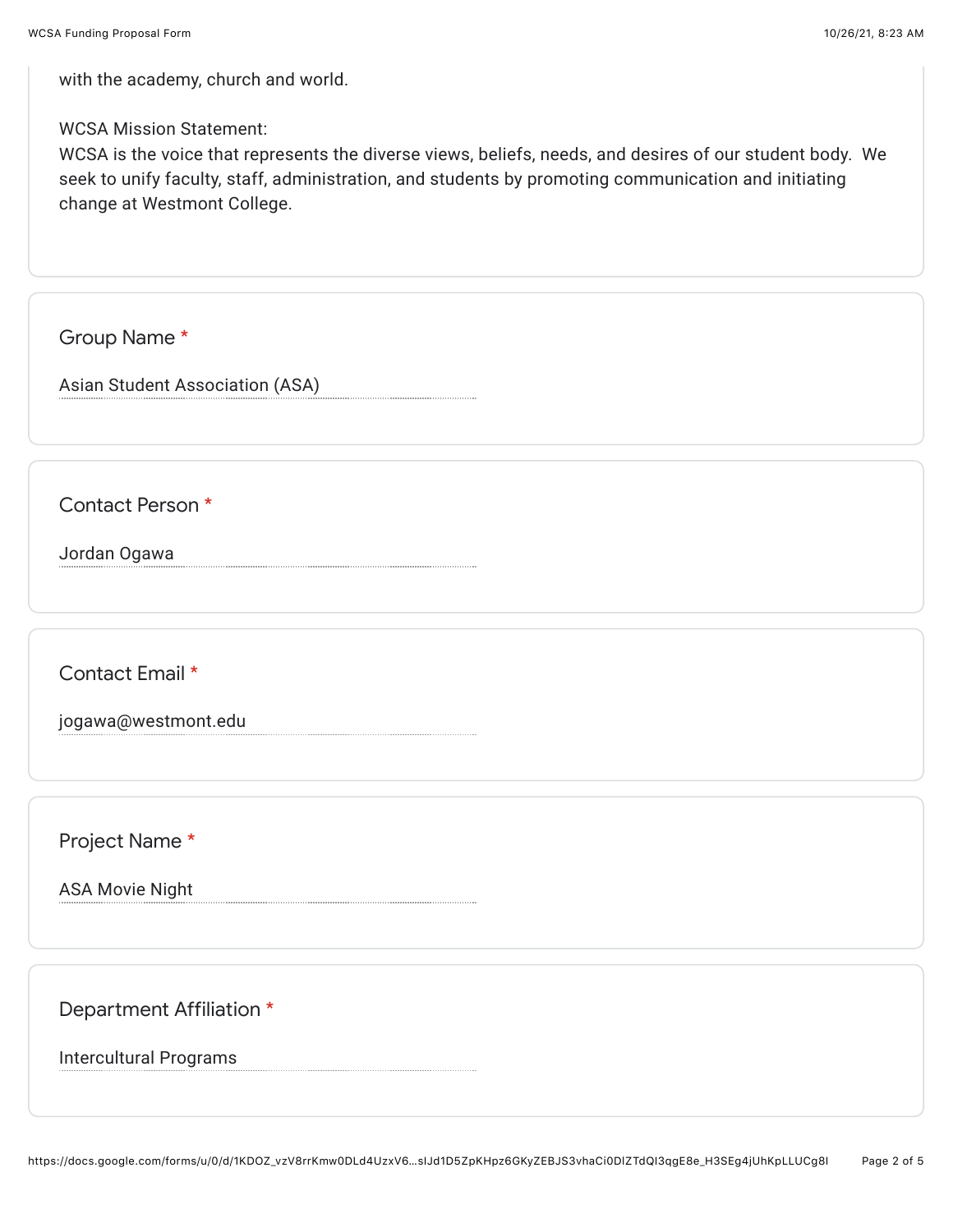Yes

 $\bigodot$ 

No

| Proposal Date *                                 |  |  |
|-------------------------------------------------|--|--|
| MM DD YYYY                                      |  |  |
| 10 / 25 / 2021                                  |  |  |
|                                                 |  |  |
|                                                 |  |  |
| Project Date *                                  |  |  |
| MM DD<br>YYYY                                   |  |  |
| 11 / 20 / 2021                                  |  |  |
|                                                 |  |  |
|                                                 |  |  |
| Is the event open to the entire student body? * |  |  |

| Has your group submitted a funding proposal before? * |  |
|-------------------------------------------------------|--|
| Yes                                                   |  |
| No                                                    |  |
|                                                       |  |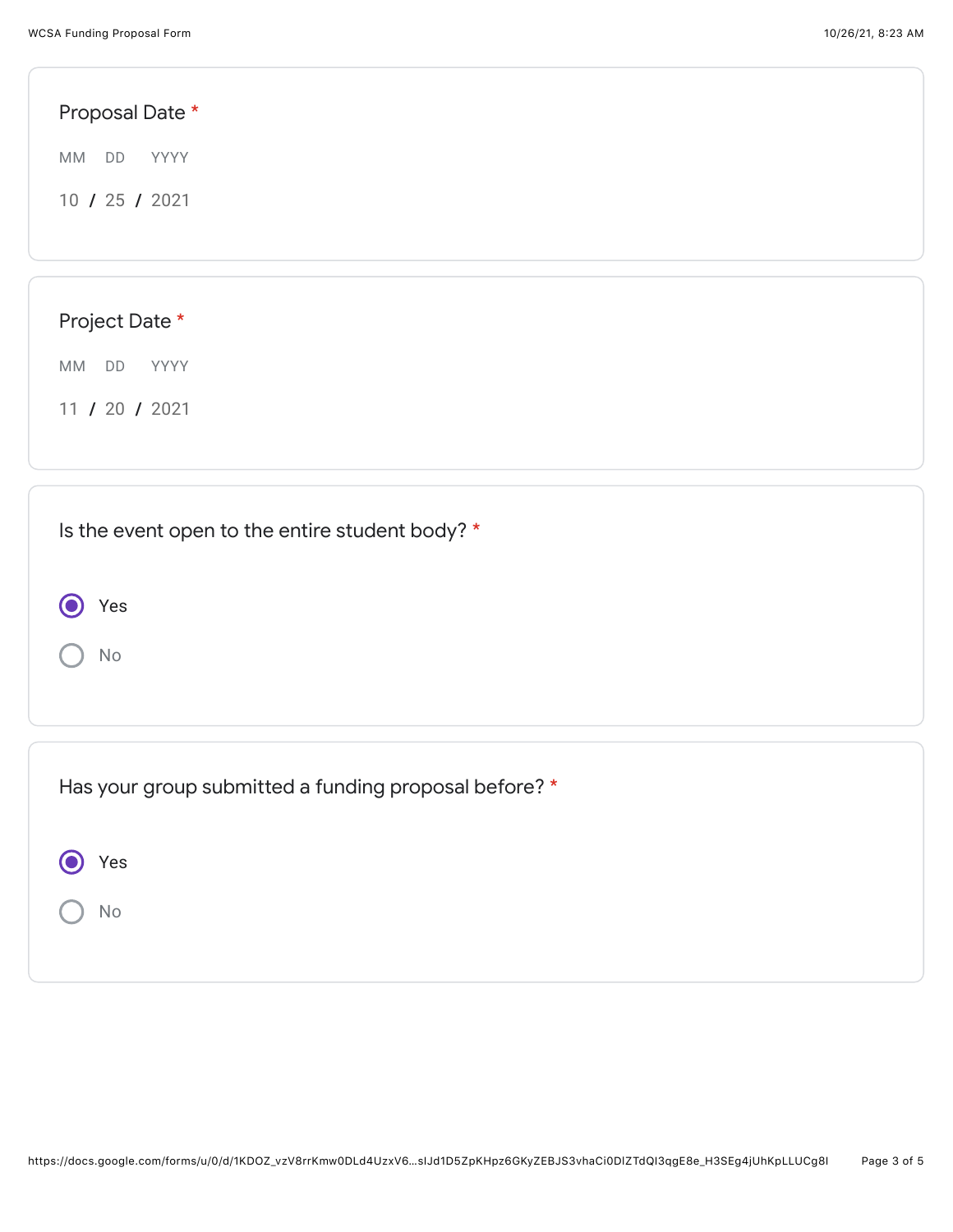If yes, when?

We requested \$400 from WCSA in September to fund a dinner for ASA constituents at the Song's house.

Describe the nature of your project (Target population, number of students involved, length of project, etc.) \*

The ASA Movie Night is an outreach event that ASA is hosting to reach the greater Westmont community by showing Howl's Moving Castle, which is produced by a famous Japanese animation film studio. (We are anticipating at least 50 people, but we are not sure how many people will attend.) We will also be serving churros and drinks for attendants. This event will be around 2.5 hours long and is open to all Westmont students, staff, and faculty.

What do you hope to achieve with this project? \*

In this transitionary period, we hope to bring Westmont students together. Our aim is to create a space where a multitude of students can gather and watch a movie together. We want this to be a safe place for students to take a break from school and socialize. We also want to use this opportunity to share part of our Asian culture by showing Howl's Moving Castle, a famous Japanese movie produced by Studio Ghibli. As this is an outreach event, we hope that this event will make students aware of ICP and encourage people to engage in ICOs on campus.

How much money are you requesting from WCSA? Please provide an itemized budget (item, price, and total amount). \*

\$500; \$15 for the DVD copy of Howl's Moving Castle, \$350 for the rights to stream the movie, \$135 for churros & drinks